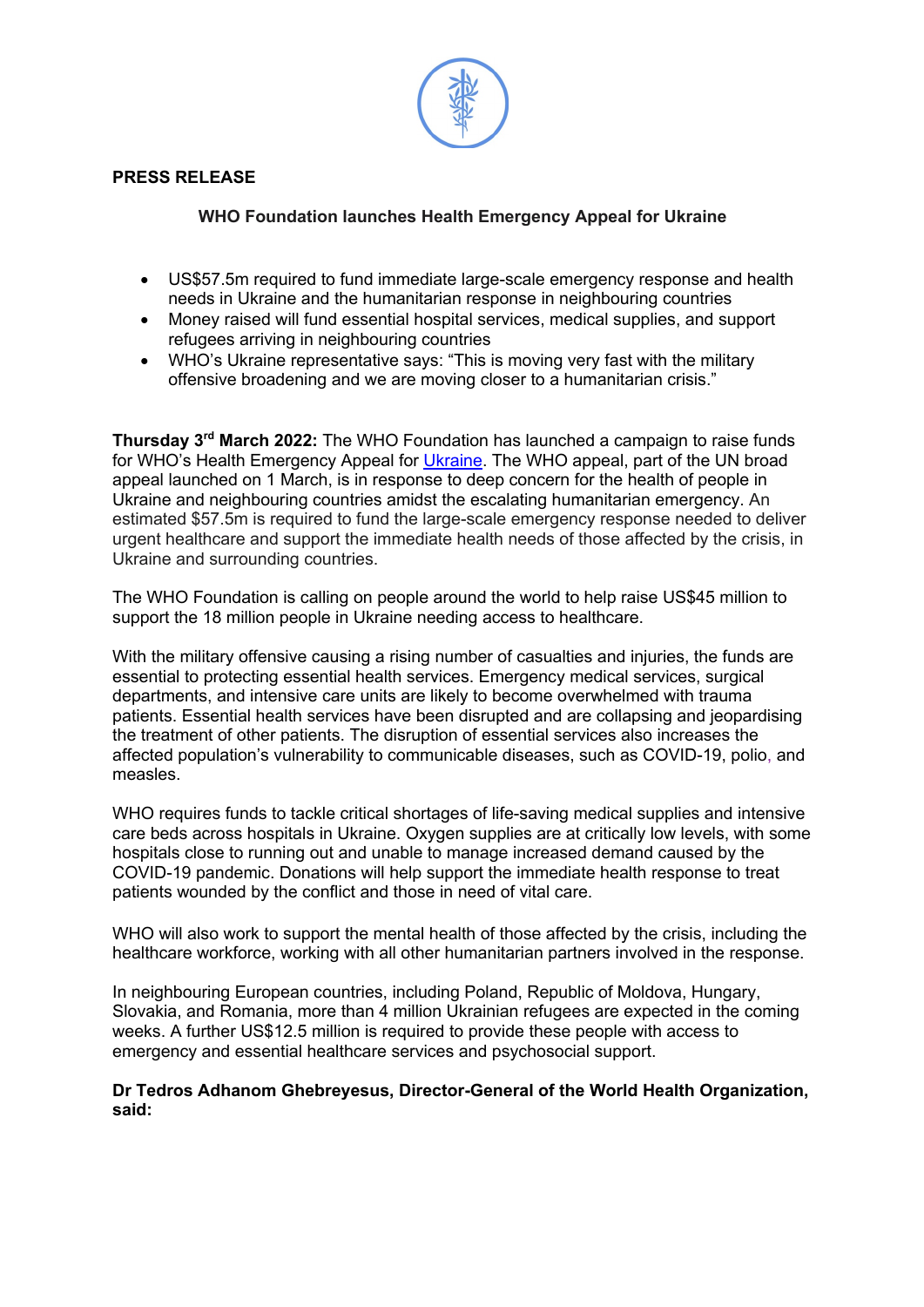

"WHO is on the ground in Ukraine, working with partners to respond and assess the impact of the conflict on the health of Ukraine's people and its health system, and deliver essential medical supplies. Our needs for the next three months are US\$45 million for Ukraine, and US\$12.5 million to support neighbouring countries to care for refugees. WHO's support will also address key health issues among refugees and forcibly displaced persons, including mental health and psychological assistance, as well as treatment for diseases including HIV, TB, and cancer. Anyone can contribute to support our essential response through the WHO Foundation appeal."

## **Dr Hans Henri P. Kluge, WHO Regional Director for Europe, said:**

"As the situation develops and deteriorates in Ukraine, health must remain a priority of the humanitarian response, to make sure health systems and facilities remain protected, functional, safe, and accessible to all who need essential medical services, and that health workers are protected and can continue to save lives."

## **Jarno Habicht, the WHO country representative in Ukraine, said:**

"We see that some cities now are becoming isolated and we are getting reports that people don't feel safe seeking healthcare with healthcare workers under attack. This is moving very fast with the military offensive broadening and we are moving closer to a humanitarian crisis.

"We don't have a full picture, but we are concerned about electricity provision, which is important to keep machines running, and oxygen and medicines for intensive care. Where the military offensive is ongoing there is also a question about access to supplies and while some hospitals have supplies for one or two weeks, in others they are already running out."

## **Anil Soni, Chief Executive Officer of the WHO Foundation, said:**

"The people of Ukraine need urgent action and support from the rest of the world to ensure its healthcare is functioning and protected so further loss of life is prevented. The WHO Foundation enables anyone who wants to support the WHO's urgent health response to do so. I urge anyone who can to donate to ensure all those in need of basic health care, as well as those wounded and directly affected by the conflict, have safe access to lifesaving care. Together, we can help protect the population of Ukraine and, all those forced to flee, through this crisis."

Donate to the Health Emergency Appeal for Ukraine now to help WHO deliver urgent healthcare to people in Ukraine and refugees in neighbouring countries. https://www.ukraine.who.foundation/.

Get the latest updates on Ukraine here: https://www.who.int/emergencies/situations/ukraineemergency

WHO Emergency Appeal - Ukraine and Neighbouring Countries